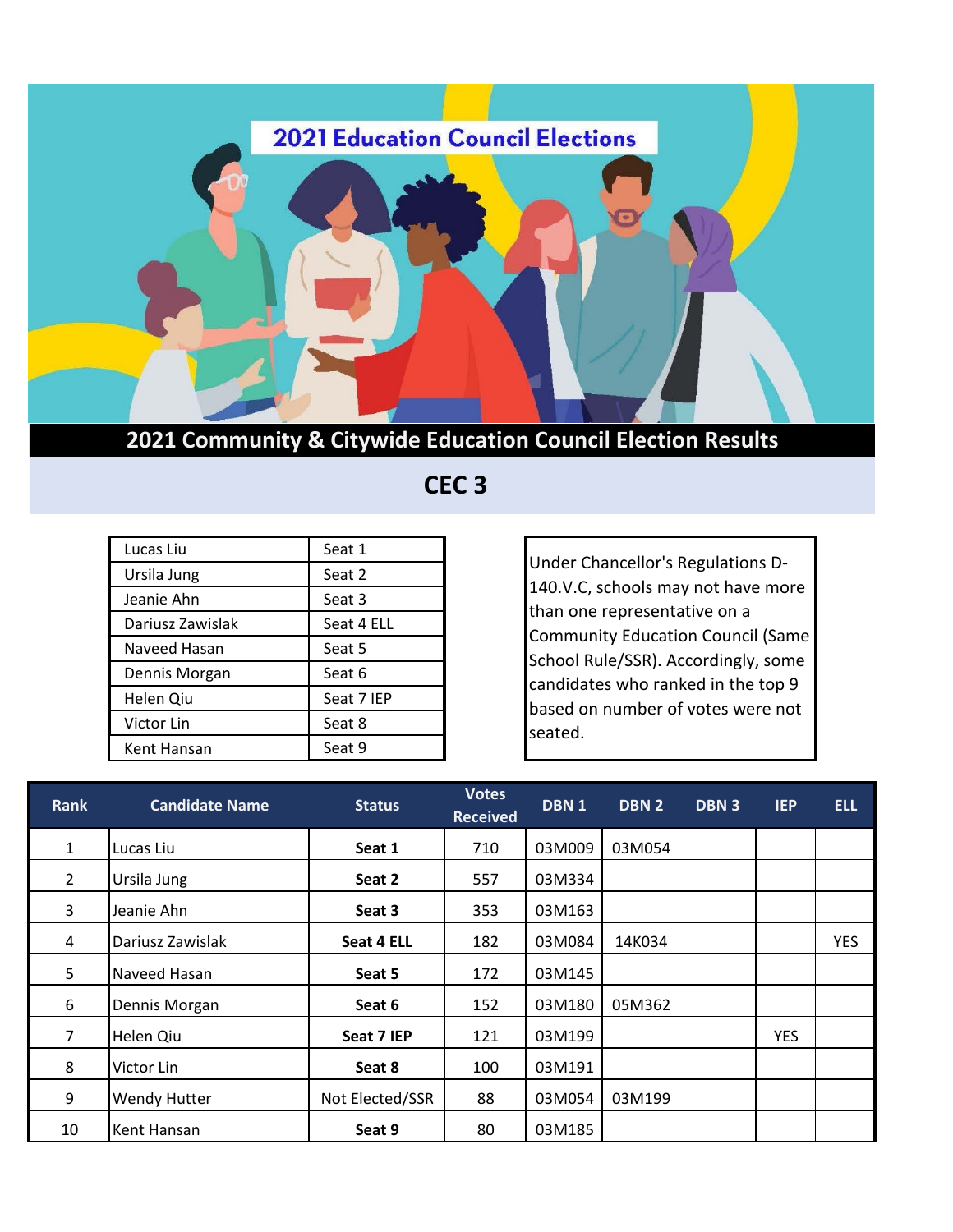| 10 | Natasha Cipolli            | Withdrawn   | 80             | 03M256 |        |        |  |
|----|----------------------------|-------------|----------------|--------|--------|--------|--|
| 12 | Amy Margulies              | Not Elected | 73             | 03M452 |        |        |  |
| 13 | Lisa Spinnell              | Not Elected | 71             | 03M243 | 03M479 | 02M416 |  |
| 14 | Jennifer Bangs Boswell     | Not Elected | 69             | 03M243 |        |        |  |
| 15 | Eric Wright                | Not Elected | 68             | 03M054 | 10X445 |        |  |
| 16 | Dean Poynor                | Not Elected | 64             | 03M452 |        |        |  |
| 17 | <b>Damon Grimes</b>        | Not Elected | 60             | 03M163 |        |        |  |
| 18 | Svetlana Sergeeva          | Not Elected | 58             | 03M084 |        |        |  |
| 19 | <b>Sharon Collins</b>      | Not Elected | 55             | 03M859 | 02M407 |        |  |
| 20 | Jordan Jayson              | Not Elected | 54             | 03M166 |        |        |  |
| 20 | Charlie Huang              | Not Elected | 54             | 03M054 | 03M199 |        |  |
| 22 | Arlene Dejesus             | Not Elected | 46             | 03M191 |        |        |  |
| 23 | Manuela Turco-Rivas        | Not Elected | 44             | 03M452 |        |        |  |
| 24 | <b>Judy Slater</b>         | Not Elected | 41             | 03M199 |        |        |  |
| 25 | <b>Bianca Cruz Ramirez</b> | Not Elected | 38             | 03M084 |        |        |  |
| 26 | Carmen Cruz                | Not Elected | 37             | 03M333 | 02M529 |        |  |
| 27 | Shanie Korabelnik          | Not Elected | 35             | 03M163 |        |        |  |
| 28 | Ernest Spellman            | Not Elected | 30             | 03M163 | 05M148 |        |  |
| 29 | Saul Kaiserman             | Not Elected | 29             | 03M191 |        |        |  |
| 30 | Shenae Osborn              | Not Elected | 26             | 03M084 | 02M397 |        |  |
| 31 | Morgan Lapeter             | Not Elected | 25             | 03M087 |        |        |  |
| 32 | Antonio Dsouza             | Not Elected | 21             | 03M075 |        |        |  |
| 33 | Ilenia Pellicciotta        | Not Elected | 18             | 03M075 |        |        |  |
| 34 | <b>Kimberly Paige</b>      | Not Elected | 17             | 03M241 |        |        |  |
| 34 | Eloide Trouche             | Not Elected | 17             | 03M084 |        |        |  |
| 36 | Richard Hoggard            | Not Elected | 16             | 03M185 |        |        |  |
| 36 | Aleschia Johnson-Velasqu   | Not Elected | 16             | 03M075 |        |        |  |
| 38 | William Lopresto           | Not Elected | 14             | 03M087 |        |        |  |
| 39 | Tsehaye Tesfaye            | Not Elected | 10             | 03M054 |        |        |  |
| 40 | Justina Diego              | Not Elected | 9              | 03M258 |        |        |  |
| 40 | Marta Rybicka              | Not Elected | 9              | 03M084 | 14K034 |        |  |
| 42 | Johanny Perez Cuevas       | Not Elected | 8              | 03M180 |        |        |  |
| 43 | Joseph Gilbert             | Not Elected | $\overline{7}$ | 03M075 |        |        |  |